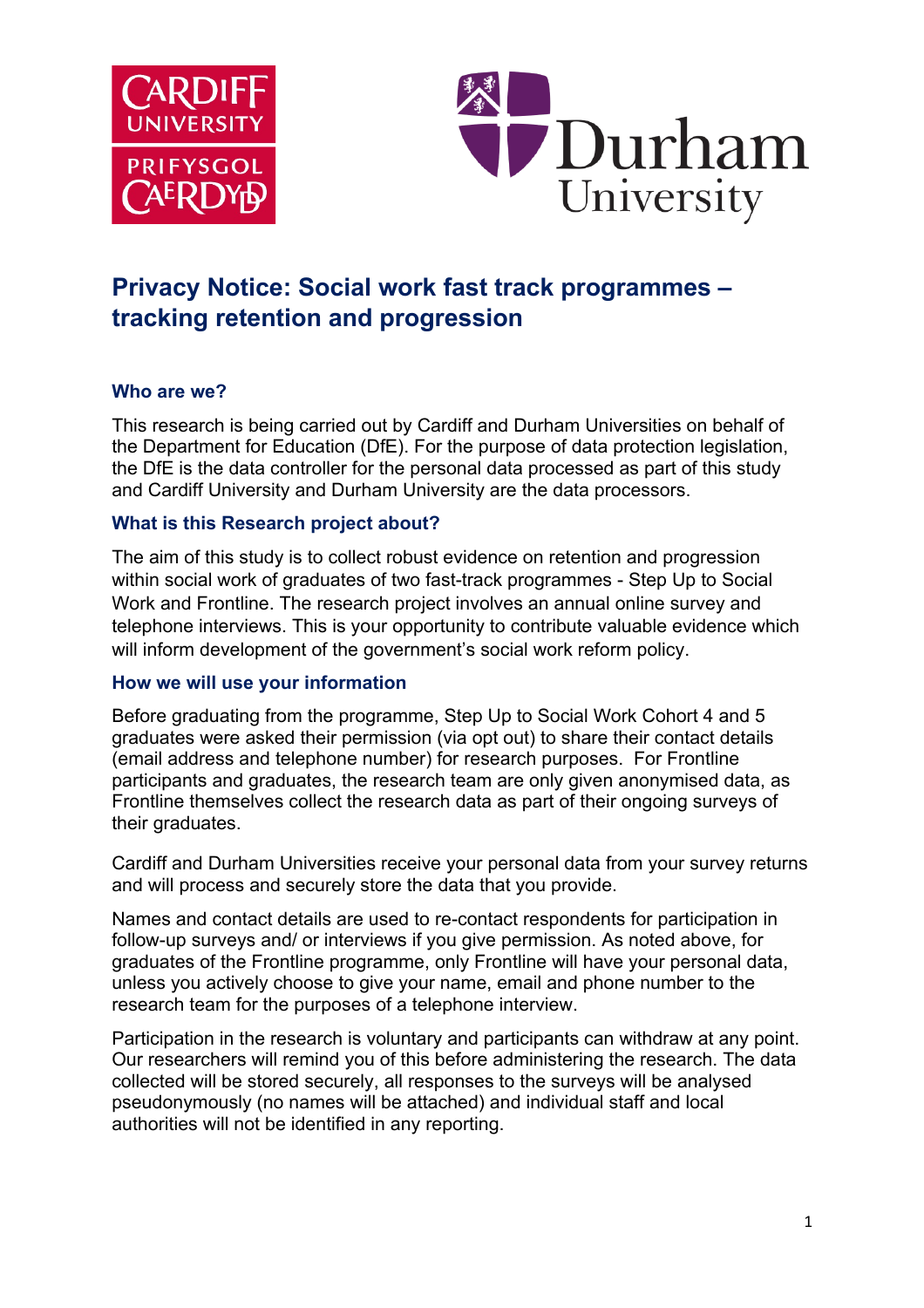# **The nature of your personal data we will be using**

For Step Up to Social Work graduates, Cardiff and Durham Universities are using your contact details (email address/telephone number), as set out above, to issue you with a survey link which may be generic or unique to you.

The categories of your personal data that we will be collecting for this project in your survey responses are:

• Name and contact details (not for Frontline graduates unless you actively offer this for a telephone interview).

We will also be collecting special category data such as:

• Demographic data including ethnicity, gender and data related to mental health/ wellbeing.

The personal information that you provide to us in response to this survey will be used for the purpose(s) of:

- Name and contact details: To establish that we are speaking with the correct person and to recontact for follow-up surveys if you give permission (Step Up to Social Work only).
- Name: To look up on the publicly available Social Work England register, in order to help estimate retention in social work over time.
- Special categories of personal data: To ensure that we speak to a representative cross-section of people and to compare findings across groups, where relevant and appropriate to do so.

## **Why our use of your personal data is lawful**

In order for our use of your personal data to be lawful, we need to meet one (or more) conditions in the data protection legislation.

For the purpose of this project, the relevant condition(s) that we are meeting are Section 8 of the Data Protection Act 2018 in that this processing of personal information is necessary for performance of a task carried out in the public interest. For the processing of special category data, the relevant condition for procession we are relying on is Schedule 2, Part 2, 6(b) of the Data Protection Act 2018 for the processing of information in the fulfilment of our public task.

The purpose of data gathering is to assess the merits of certain social work training programmes. This is within the scope of section 46 of the Children and Social Work Act 2017, which is in the following terms:

## *"46 Ensuring adequate provision of social work training*

*(1) The Secretary of State may take such steps as the Secretary of State considers appropriate —*

- *(a) to ensure that adequate provision is made for social work training, and*
- *(b) to encourage individuals resident in England to undertake social work training."*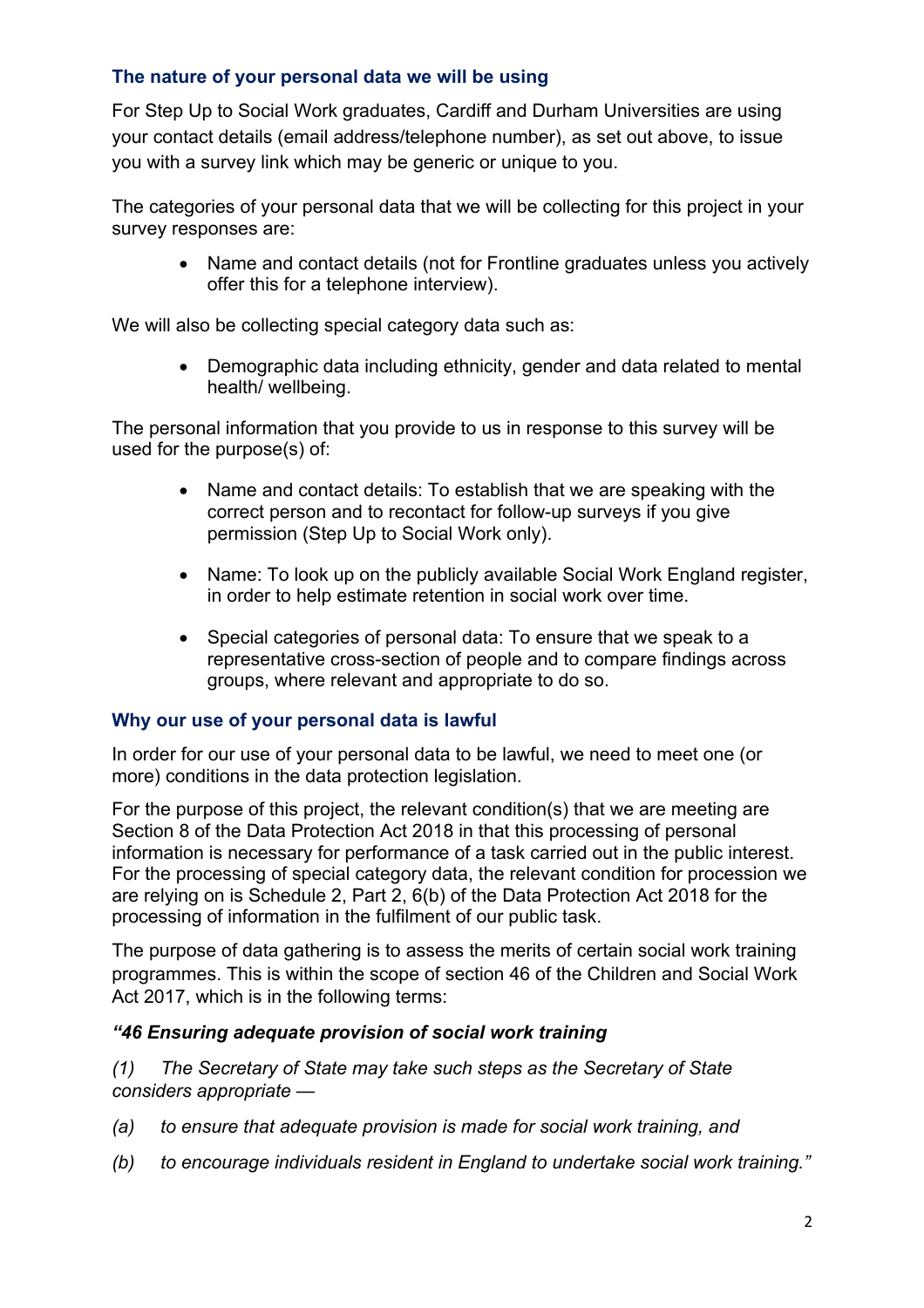Furthermore, as the function of ensuring adequate provision has been conferred on a Minister under an enactment, there is a lawful basis for processing this data as required by Article 6 of the GDPR as clarified by section 8 of the Data Protection Act 2018.

## **Who will your personal data be made available to**

For the purpose of this project, your data will be processed by Cardiff and Durham Universities on behalf of the DfE. All data that you provide to Cardiff and Durham Universities during your participation in the research will undergo a process of pseudonymisation. Further details about pseudonymisation can be found on the ICO website. Personal contact details will be destroyed after use and will not be passed to any other organisation, including DfE.

Survey information from this project will be made available to the DfE in an anonymised dataset at the end of the project. This dataset will not include any personal details and it would be impossible for anyone to identify you from the information provided. All data will be very carefully checked by Cardiff and Durham Universities to ensure this is the case and any potentially identifying entries will be removed or edited (if text).

## **How long we will keep your personal data**

For Step Up to Social Work graduates, personal data will be retained by Cardiff and Durham Universities only for as long as needed for the purpose(s) of this piece of work, after which point it will be securely destroyed. For those who do not want to be re-contacted or who do not respond to surveys, names will be retained until the end of the project, only for looking up on the public Social Work England register, to help estimate social work retention. Survey participants who complete the survey will have their personal data stored securely and this will only used for the purposes of re-contacting them for the next stage of the research, the following year, and for linking their responses across survey waves. At the end of the project, all personal data will be destroyed.

No personal data will be retained by Cardiff and Durham Universities for Frontline graduates, as the Frontline surveys will be conducted as part of Frontline's own regular follow-up of its current participants and its alumni. Frontline staff will look up names in the Social Work England register, to help estimate social work retention.

## **Your data protection rights**

You have the right:

- to ask Cardiff and Durham Universities for access to information that they hold about you for the purposes of this research
- to have your personal data rectified, if it is inaccurate or incomplete
- to request the deletion or removal of personal data where there is no compelling reason for its continued processing
- to restrict processing of your personal data (i.e. permitting its storage but no further processing)